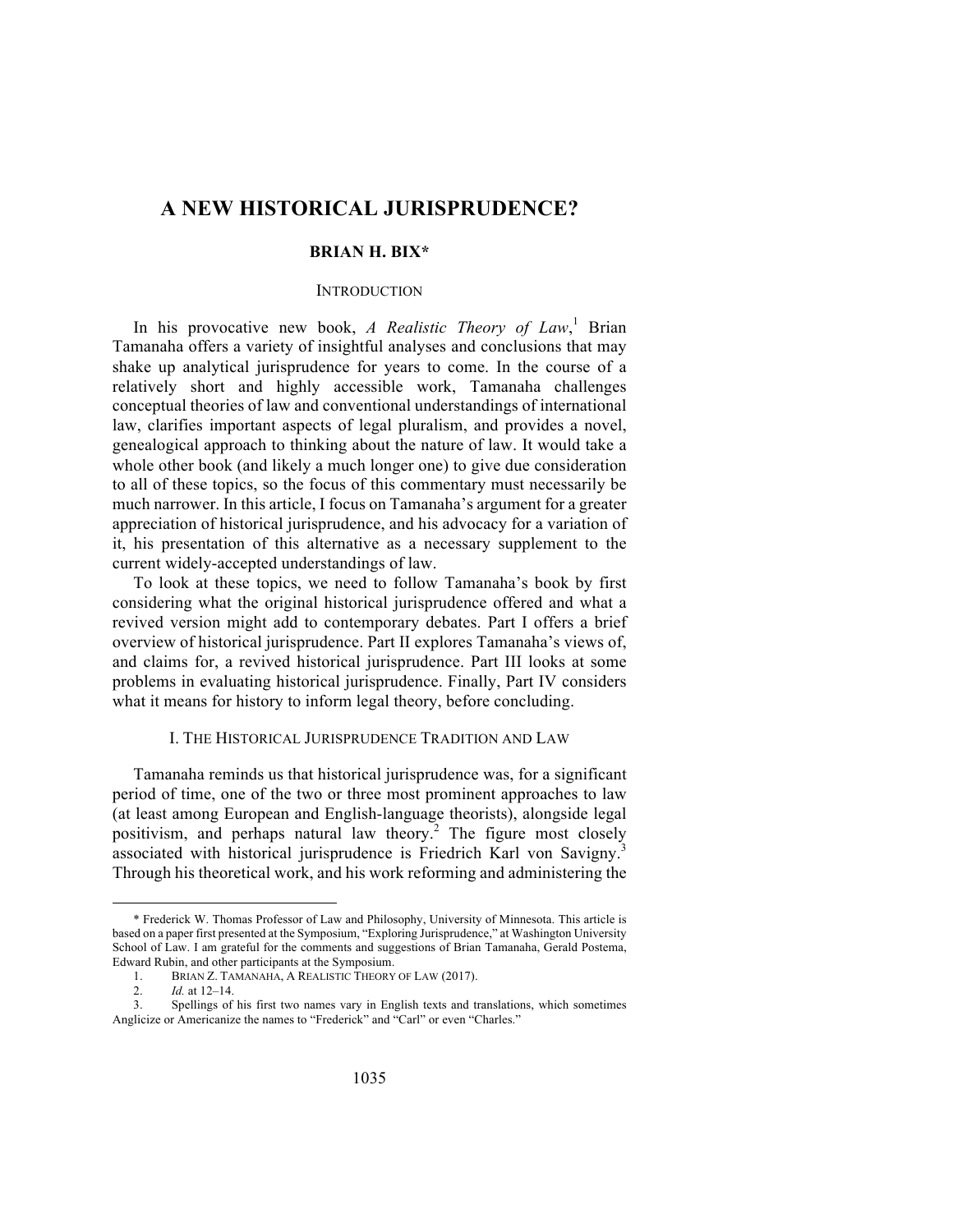German university system, Savigny apparently became, in his time, as renowned as Goethe.<sup>4</sup>

Savigny became prominent in the struggle opposing codification of the law in Germany, and his arguments were later used in the United States to oppose codification here. As Tamanaha nicely summarizes, Savigny argued that law arises from the "spirit" of a people  $(Volkseist)$ ,  $5$  and, for that reason, it is a serious error to impose a legal code from another country on a community.<sup>6</sup> For Savigny, law should develop incrementally, expressing the natural development of customs and (what we today would call) social norms. He viewed it as instructive that for ancient Roman Law, "[s]o long as the law was in active progression, no code was discovered to be necessary, not even at the time when circumstances were most favourable for it."<sup>7</sup>

Savigny's historical jurisprudence sits uneasily between description and prescription. A country's rules both do *and* should reflect that society's particular character or "spirit." Under this analysis, it is equally unwise and inappropriate to impose another community's rules on a country, or to replace a country's customary rules with a sterile code imposed from above.<sup>8</sup> Followers of Savigny, like followers of Karl Marx and Friedrich Engels, face a problem in their prescriptions. If law or society inevitably reflects some underlying spirit (or, in the case of Marx/Engels, the level of development or the current stage of production), then it seems at best futile and at worst absurd to advocate for or against change (for worker's rights or against codification), for whatever is determined will happen, and whatever the law is, by theory, will reflect the spirit or the social circumstances of the people. There would seem to be little left to do—either by reformers, revolutionaries, or the forces of reaction. Such is the nature of determinism (or pre-destination, for that matter). The laws—reflecting the consciousness of the people or the economic conditions—can only be exactly what they are.

It is only if there is some chance that bad interlopers could push us from the path our spirit and culture creates that we would have need to intervene.

<sup>4.</sup> Hermann Kantorowicz, *Savigny and the Historical School*, 53 L.Q. REV. 326, 326–29 (1937).

<sup>5.</sup> *See* FREDERICK CHARLES VON SAVIGNY, OF THE VOCATION OF OUR AGE FOR LEGISLATION AND JURISPRUDENCE (Abraham Hayward trans., photo. reprint 2010) (1831).

<sup>6.</sup> *See id.*; TAMANAHA, *supra* note 1, at 17–18.

<sup>7.</sup> SAVIGNY, *supra* note 5, at 50.

<sup>8.</sup> Few seem to comment on the irony that Savigny's paradigm for the law in Germany was not the rules and customs of the German barbarian tribes, but rather the rules of ancient Rome. Savigny does in fact note this possible objection, commenting: "As the religion of nations is not peculiarly their own, and their literature as little free from the most powerful external influence,—upon the same principle, their having also a foreign and general system of law, does not appear unnatural." *Id.* at 54.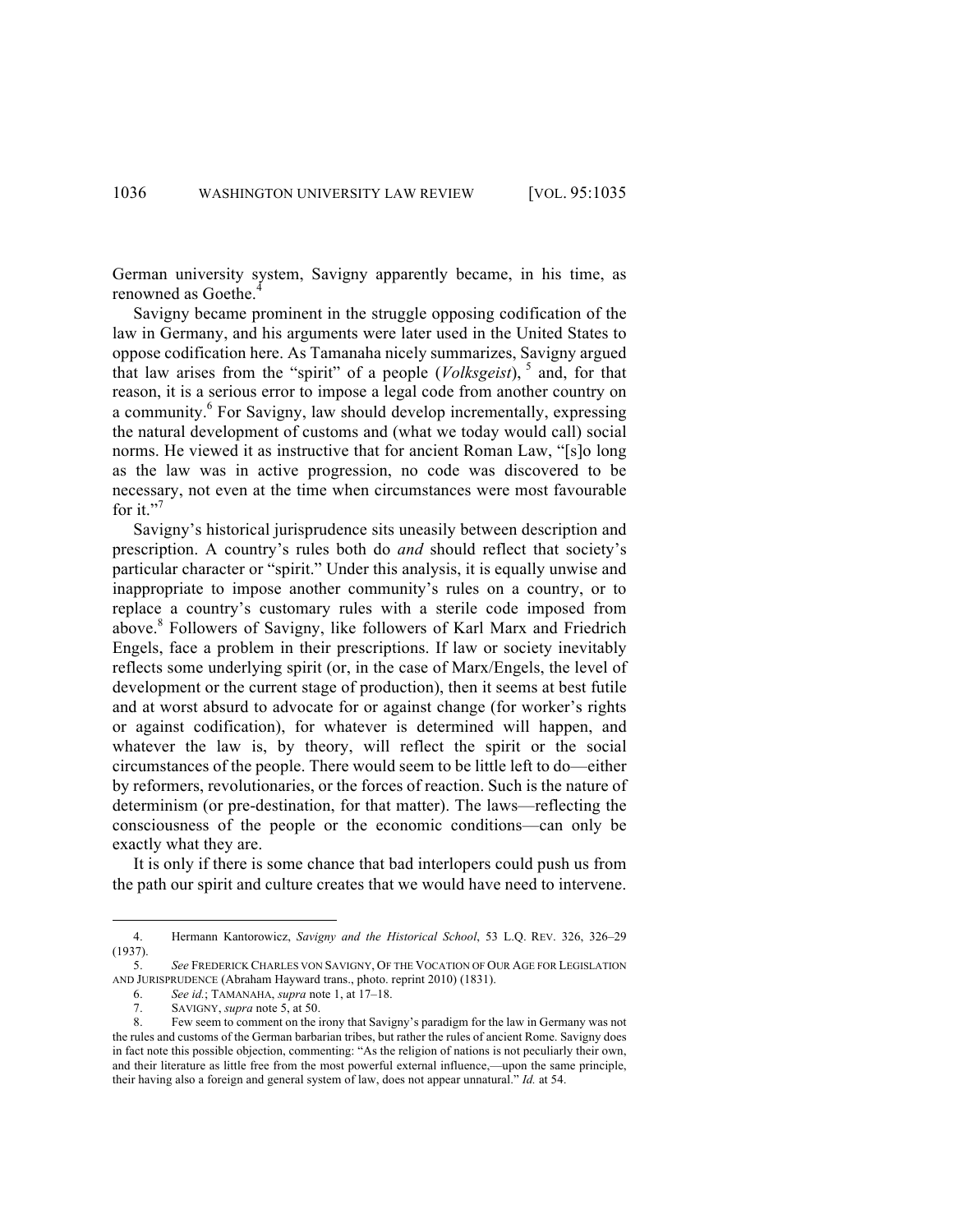However, if law reformers persuade officials to enact a civil code – based on the French Code or ancient Roman Law or some other source—perhaps that is what the current spirit of the people requires. Yet there always remains the argument for a kind of purism: to bring us back to the true spirit of the people (as others have argued for going back to the Early Church, or the true Constitution).<sup>9</sup>

There is an even more basic problem with Savigny's position. Tamanaha is right to be critical of Savigny's approach—at least to treat it as missing an important part of the truth. As Tamanaha points out, one can as often explain historically (causally) the content of a country's law by reference to the exploitation of the masses by an elite or a conquering country as by the immemorial customs of the *Volk*. <sup>10</sup> Over the centuries there has been at least as much "top down" lawmaking—imposition on the masses—as "bottom up" emanation from the spirit of a people.

Another well-known figure in historical jurisprudence was Sir Henry Maine. Maine emphasized the study of other societies and legal systems,<sup>11</sup> both ancient and modern; and he (like theorists such as  $V_{\text{ice}}^{12}$  Hegel,<sup>13</sup> and  $Marx<sup>14</sup>$  asserted, or at least assumed, that there were set patterns of historical change that all societies went through.<sup>15</sup> His famous comment about the progress "from Status to Contract"<sup>16</sup> was part of one such claim (though, strangely, "[i]n later works, Maine left this phrase unamended and never sought to elaborate the most famous of his insights)."<sup>17</sup>

Historical jurisprudence, at its most ambitious, offered a grand vision, in which society, history, and law were connected in a way which explained the developments of communities and communities' laws over time, as part of a larger historical or sociological story. Tamanaha speculates that

<sup>9.</sup> As to the last, see, e.g., RANDY E. BARNETT, RESTORING THE LOST CONSTITUTION: THE PRESUMPTION OF LIBERTY (rev. ed. 2014).

<sup>10.</sup> TAMANAHA, *supra* note 1, at 93–105.

<sup>11.</sup> *See* RICHARD A. COSGROVE, SCHOLARS OF THE LAW: ENGLISH JURISPRUDENCE FROM BLACKSTONE TO HART 126–31 (1996) (on Maine's emphasis on the comparative method).

<sup>12.</sup> *See* GIAMBATTISTA VICO, NEW SCIENCE (David Marsh trans., Penguin Classics 1999) (1744); *see* also ISAIAH BERLIN, THREE CRITICS OF THE ENLIGHTENMENT: VICO, HAMANN, HERDER 21–167 (Henry Hardy ed., 1st ed. 2000).

<sup>13.</sup> From an outsider's perspective, it would seem natural to group (the theories of) Hegel and Savigny, but apparently the two theorists were not on good terms. *See* Kantorowicz, *supra* note 4, at 333 (describing Savigny and Hegel as "intimate enem[ies]").

<sup>14.</sup> *See generally* G.A. COHEN, KARL MARX'S THEORY OF HISTORY (1979).<br>15. HENRY SUMNER MAINE, ANCIENT LAW (10th ed. 1912).

HENRY SUMNER MAINE, ANCIENT LAW (10th ed. 1912).

<sup>16.</sup> *Id.* at 174, quoted (as part of larger quotation) in TAMANAHA, *supra* note 1, at 18–19.<br>17. COSGROVE *supra* note 11 at 126

COSGROVE, *supra* note 11, at 126.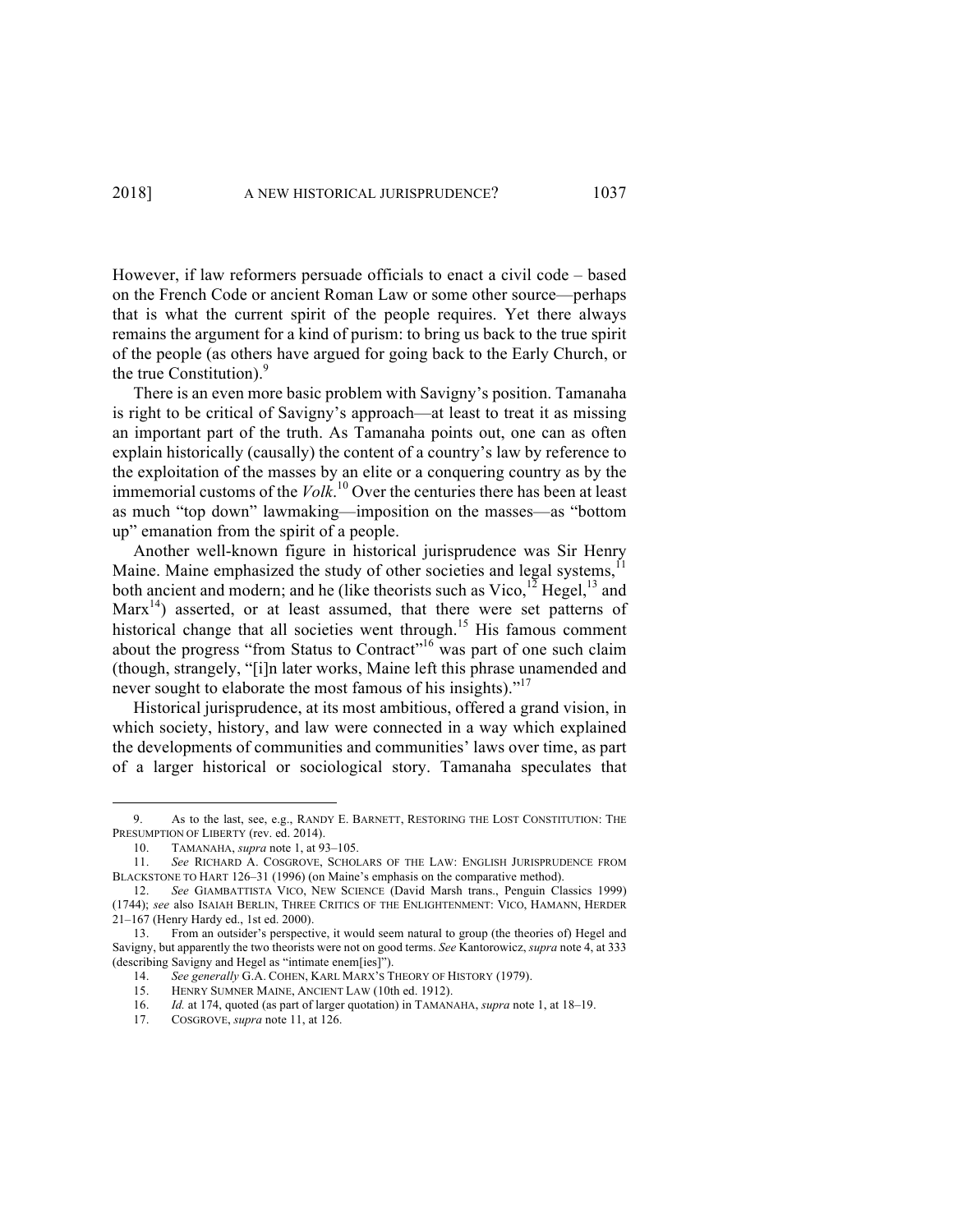historical jurisprudence (at least under that name) "faded from the jurisprudential scene"<sup>18</sup> due to a variety of factors: "No systematic theory was articulated by its founders" and later theorists in the tradition<sup>19</sup> "failed to organize its fundamental propositions."<sup>20</sup> A related explanation would emphasize that grand historical narratives of all kinds have lost favor: it is hard to find support these days for grand and universal historical narratives—whether of the kind favored by Vico, Hegel, Marx, or Maine or, even that old favorite, the so-called "Whig Theory of History."<sup>21</sup>

Of course, one need not buy into any grand theory of history to believe that the past affects the present, and that we should learn from what came before. The role history does have, and should have, in law and legal theory will be considered at greater length in the next two sections.

#### II. TAMANAHA AND HISTORICAL JURISPRUDENCE

As already noted, Tamanaha, in *A Realistic Theory of Law*, emphasizes the prominence historical jurisprudence once held. As another scholar described, that approach had been "the dominant school of legal theory in the United States in the late nineteenth and into the first decades of the twentieth century, both among legal scholars and the courts."<sup>22</sup> Tamanaha also notes the way that this approach offered an important supplement to natural law approaches and legal positivism (a theme taken up further below). What does a historical approach add to natural law and legal positivist approaches? Harold Berman wrote of "the normative significance of the historical dimension of law."<sup>23</sup> He added: "what is morally right in one set of circumstances may be morally wrong in another."<sup>24</sup>

Tamanaha reports the views of others, declaring the demise of historical jurisprudence, but comments: "That view . . . while superficially correct, is wrong in substance. Although the label fell into disuse, the core theoretical propositions espoused by historical jurists . . . carried on and spread, descending to the present within a cluster of views now attributed to the legal realists."<sup>25</sup> At another place, Tamanaha's narrative is slightly different: that historical jurisprudence "morphed into" sociological jurisprudence—

<sup>&</sup>lt;u> Andrew Maria (1989)</u> 18. TAMANAHA, *supra* note 1, at 21.

<sup>19.</sup> *Id.* Tamanaha names Frederick Pollock and Paul Vinogradoff.

<sup>20.</sup> *Id.*

<sup>21.</sup> *See* HERBERT BUTTERFIELD, THE WHIG INTERPRETATION OF HISTORY (1965).

<sup>22.</sup> Harold J. Berman, *The Historical Foundations of Law*, 54 EMORY L.J. 13, 16 (2005) [hereinafter, Berman, *Historical Foundations*].

<sup>23.</sup> *Id.* at 15.

<sup>24.</sup> *Id.* 

<sup>25.</sup> TAMANAHA, *supra* note 1, at 14.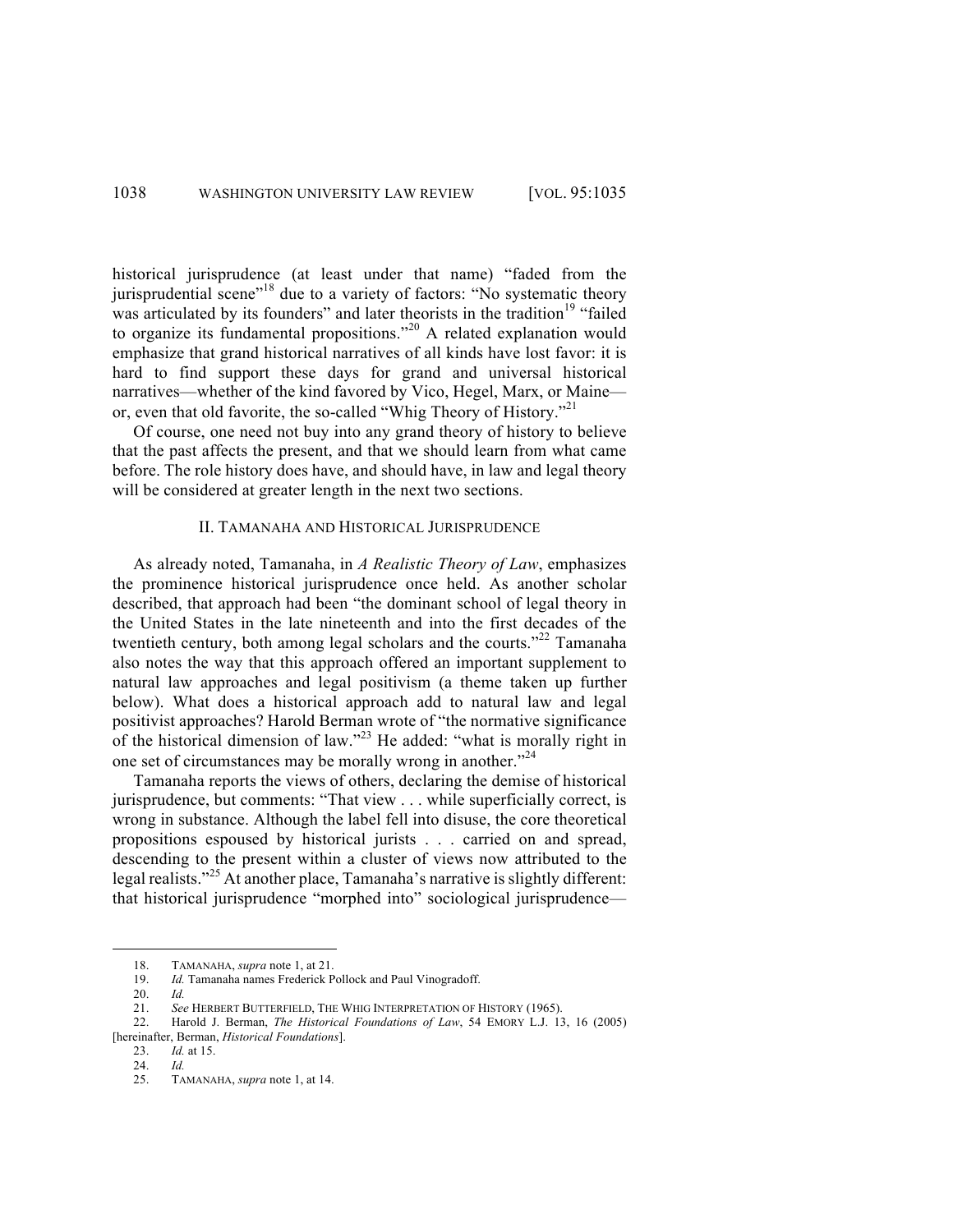which was (or is) part of the same "broad<sup>[]</sup> jurisprudential tradition" but which has "different emphases and . . . new methodologies."<sup>26</sup>

Historical jurisprudence, for Tamanaha, is thus ultimately just an element, or an exemplar, of his third branch of jurisprudence, "social legal theory," which takes an empirical angle on law.<sup>27</sup> This is to contrast with the "normative" angle of natural law theory, and the "conceptual or analytical" angle of legal positivism.<sup>28</sup>

### III. EVALUATING HISTORICAL JURISPRUDENCE

Law differs from one society to the next. Law changes over time. Law reflects the society in which it exists, either by reflecting widely shared norms, or by reflecting the views and interests (primarily or exclusively) of the most powerful groups within that society. These are important points, but also (to modern scholars) highly uncontroversial ones.<sup>29</sup> Why do they seem obvious? Perhaps "we are all social legal theorists now" in much the same way that "we are all legal realists now."<sup>30</sup> As with the legal realism, the sense of "obviousness" scholars might feel reading the claims Tamanaha offers on behalf of social legal theory may mean that what are being claimed are simple truths. Alternatively, it might mean that there are contrary positions, but that these were (or seemed to be) so thoroughly rebutted that they are no longer seriously considered (as is claimed in relation to the legal realists' critique of formalism, though some theorists, not least Tamanaha himself, claim that such formalists never existed, and the legal realists were badly mischaracterizing the views of their time).<sup>31</sup>

Again, where theories like historical jurisprudence—or, for that matter, legal positivism—are at risk of asserting only the obvious and the uncontested, $32$  it is important to interpret those theories in a way with which

 

<sup>26.</sup> *Id.* at 23.

<sup>27.</sup> *Id.* at 30.

<sup>28.</sup> *Id.* (emphasis removed).<br>29. *Cf.* COSGROVE. *supra* n

<sup>29.</sup> *Cf.* COSGROVE, *supra* note 11, at 127 ("If historical jurisprudence meant only that the law must be studied in its historical dimension, then it would have amounted to little more than cant. . [But] [i]f Maine had a more perceptive insight about the relation of history to law, he kept it to himself.").

<sup>30.</sup> Joseph W. Singer, *Legal Realism Now*, 76 CAL. L. REV. 465, 503–32 (1988) (explaining what it means to say that "we are all legal realists now").

<sup>31.</sup> BRIAN Z. TAMANAHA, BEYOND THE FORMALIST-REALIST DIVIDE (2010).

<sup>32.</sup> *See* John Finnis, *On the Incoherence of Legal Positivism*, 75 NOTRE DAME L. REV. 1597, 1611 (2000) (describing legal positivism as "redundant"). I am not here endorsing Finnis's view. I respond to Finnis's criticism (and comparable criticisms by other theorists) in Brian H. Bix, *Legal*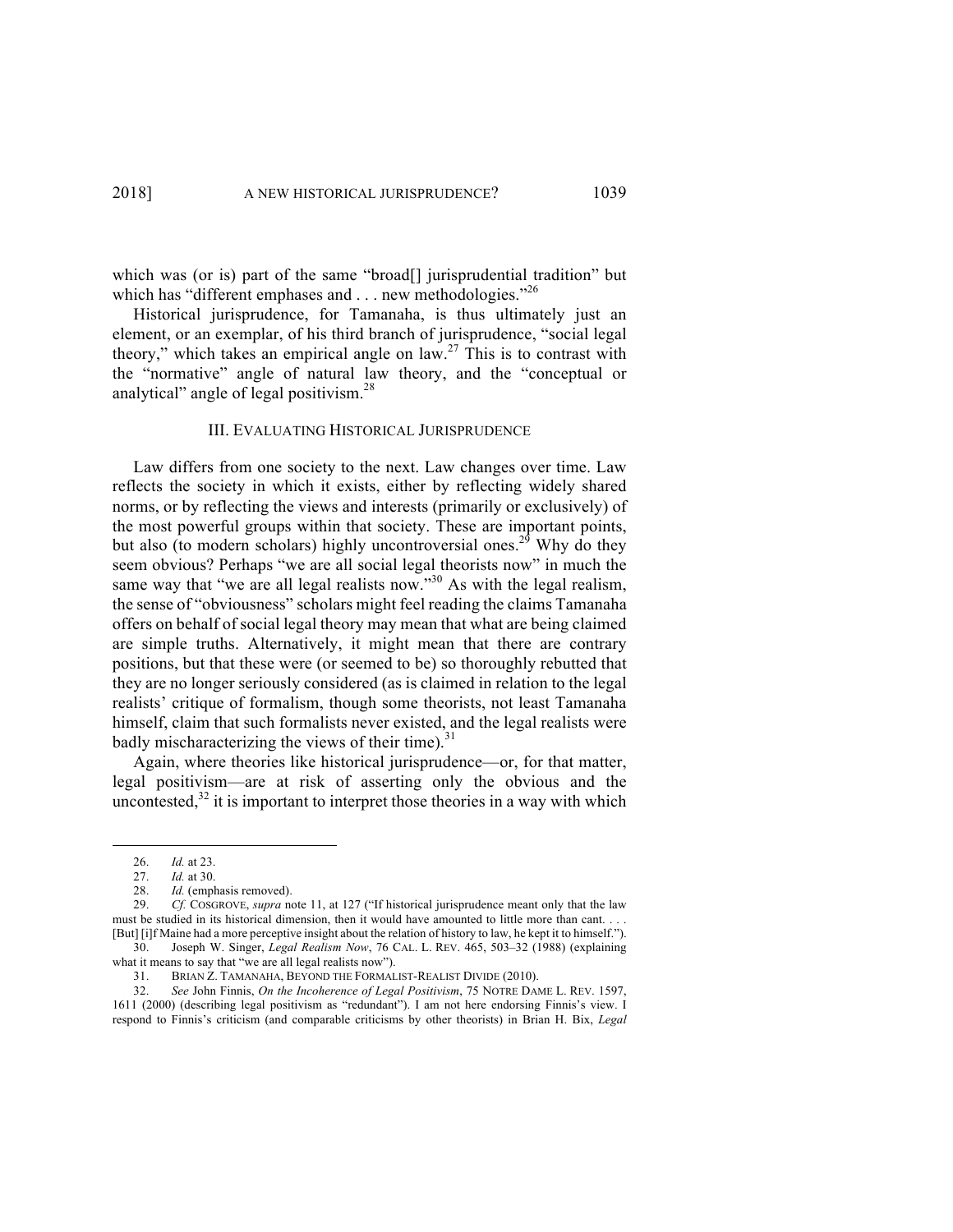reasonable people might disagree; otherwise, they are not theories worthy of notice. The related danger is that theorists sometimes make their own approaches seem distinctive and valuable by mischaracterizing competing approaches. A number of legal positivists have been accused—often with good reason—of misstating the views of natural law theory.33 One might wonder if there is a similar problem with historical jurisprudence, or even with social legal theory. This ties in with the next point.

One possible approach to showing that a theory is distinctive and valuable is to emphasize the critical aspects of the theory rather than its affirmative aspects. One's argument for historical jurisprudence might be based less on its (and social legal theory's) uncontroversial claims about the importance of history and culture to law, and more on the assertion that contemporary alternative approaches—legal positivism, natural law theory, etc.—have important defects and gaps. One can see aspects of this sort of analysis throughout *A Realistic Theory of Law*. For example, Tamanaha traces a social-historical critique of natural law approaches to law back to Montesquieu, and in particular, his book, *The Spirit of the Laws*. 34 Montesquieu observed that laws and norms vary from place to place and may be responsive to local (physical and social) circumstances. This is offered as a contrast to natural law approaches.

However, there is an important difference between Montesquieu and the cultural theorists who supported, or developed ideas parallel to, historical jurisprudence. Montesquieu's argument did not deny that there were the sort of universal truths one found in natural law theory, but he asserted that the application of these universal principles might need to be different where the physical or social circumstances are different.<sup>35</sup>

Under Tamanaha's approach (and in that of Harold Berman before him),  $36$  historical jurisprudence, or social legal theory, is a correction for the natural law view that there is one, universal correct approach to law. And it

*Positivism*, *in* THE BLACKWELL GUIDE TO THE PHILOSOPHY OF LAW AND LEGAL THEORY 29 (Martin P. Golding & William A. Edmundson eds., 2005).

<sup>33.</sup> *See, e.g.*, John Finnis, *Natural Law: The Classical Tradition*, *in* THE OXFORD HANDBOOK OF JURISPRUDENCE & PHILOSOPHY OF LAW 3, 8–15, 20–23 (Jules Coleman & Scott Shapiro eds., 2002).

<sup>34.</sup> MONTESQUIEU, THE SPIRIT OF THE LAWS (Univ. of Cal. Press 1977) (1748); TAMANAHA, *supra* note 1, at 14–15. Comparable observations, regarding different customs and ways of life among different communities can be found even earlier, in Montaigne's Essays. *See, e.g.*, MONTAIGNE, OF CANNIBALS, *reprinted in* THE COMPLETE WORKS OF MONTAIGNE 150 (Donald M. Frame trans., 1958); MONTAIGNE, OF THE CUSTOM OF WEARING CLOTHES, *reprinted in* THE COMPLETE WORKS OF MONTAIGNE 166 (Donald M. Frame trans., 1958); MONTAIGNE, OF ANCIENT CUSTOMS, *reprinted in*  THE COMPLETE WORKS OF MONTAIGNE 215 (Donald M. Frame trans., 1958); *see also* Richard Handler, *Of Cannibals and Custom: Montaigne's Cultural Relativism*, 2 ANTHROPOLOGY TODAY 12 (1986).

<sup>35.</sup> *See, e.g.*, ISAIAH BERLIN, THE ROOTS OF ROMANTICISM 31, 37 (Henry Hardy ed., 1999) ("All Montesquieu said was that, although all men in fact sought the same things . . . different circumstances made different means of attaining these things necessary.").

<sup>36.</sup> *See, e.g.*, Berman, *Historical Foundations*, *supra* note 22.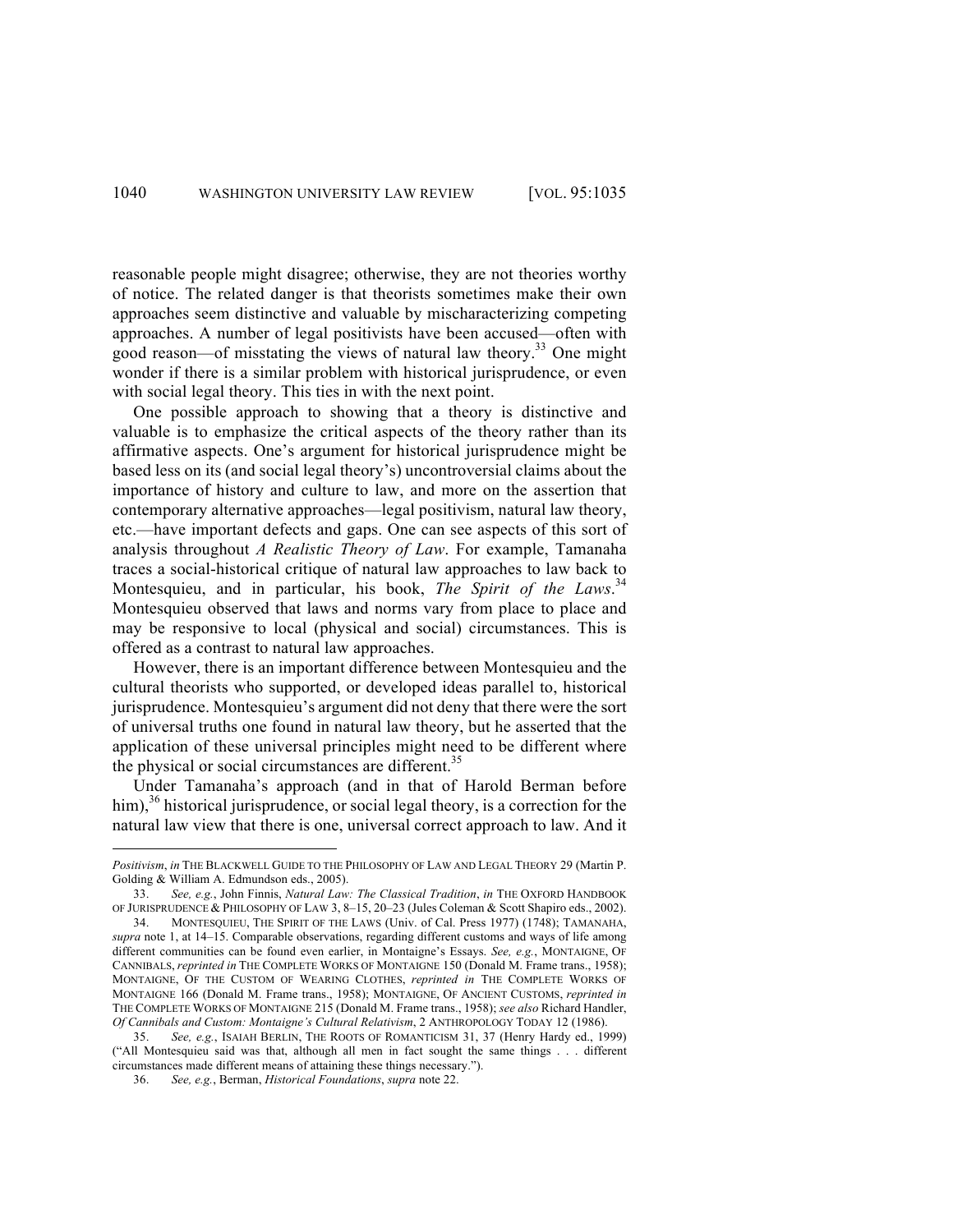is true that even if Montesquieu's status as a critic of natural law theory is uncertain, Savigny seems to have natural law theory as *his* target, for example, when he criticized the "conviction that there is a practical law of nature or reason, an ideal legislation for all times and all circumstances, which we have only to discover to bring positive law to permanent perfection." <sup>37</sup> However, Savigny might be giving us an uncharitable reading of that tradition. For even Aquinas expressed the idea that while general truths of morality (natural law) are the same everywhere, their application to particular cases will necessarily vary.<sup>38</sup>

And similarly, when legal positivism equates law with the order of a sovereign (Austin),<sup>39</sup> the combination of primary and secondary rules (Hart), $40$  a systematic, hierarchical normative order (Kelsen), $41$  or a nested set of plans (Shapiro), $^{42}$  nothing in any of those systems is inconsistent with the observation that law frequently tracks the customs and social norms of a community. So why is there a need for historical jurisprudence or social legal theory?

One might argue that a difference in emphasis can be important. While legal positivism and natural law approaches might each be *compatible with*  observations about social and historical context,<sup>43</sup> they do not direct our attention to them. As Tamanaha writes, "[a]nalytical jurisprudents and natural lawyers . . . pay limited attention to the myriad ways to which 'pressures in society' course through legislation and judge-made law, informing legal interpretation and application; and they do not examine legal consequences, which can only be discerned empirically."<sup>44</sup> Also, as *A Realistic Theory of Law* notes, these other approaches do not sufficiently focus on certain other important problems, like "the enduring challenge law faces to reconcile legal stability with social change."<sup>45</sup>

<sup>37.</sup> SAVIGNY, *supra* note 5, at 23 (part of this same text is quoted TAMANAHA, *supra* note 1, at 17).

<sup>38.</sup> ST. THOMAS AQUINAS, THE TREATISE ON LAW 260–62 (R. J. Henle ed. & trans., 1993).

<sup>39.</sup> *See* JOHN AUSTIN, THE PROVINCE OF JURISPRUDENCE DETERMINED (1995).

See H.L.A. HART, THE CONCEPT OF LAW (3d ed., 2012).

<sup>41.</sup> *See* HANS KELSEN, INTRODUCTION TO THE PROBLEMS OF LEGAL THEORY (B.L. Paulson & S.L. Paulson trans., 1992).

<sup>42.</sup> *See* SCOTT J. SHAPIRO, LEGALITY (2011).

<sup>43.</sup> *See, e.g.*, Kantorowicz, *supra* note 4, at 334 (observing that John Austin's legal positivism was compatible with Savigny's historical jurisprudence—though quickly adding the author's view that both theories were wrong).

<sup>44.</sup> TAMANAHA, *supra* note 1, at 31.

<sup>45.</sup> *Id.*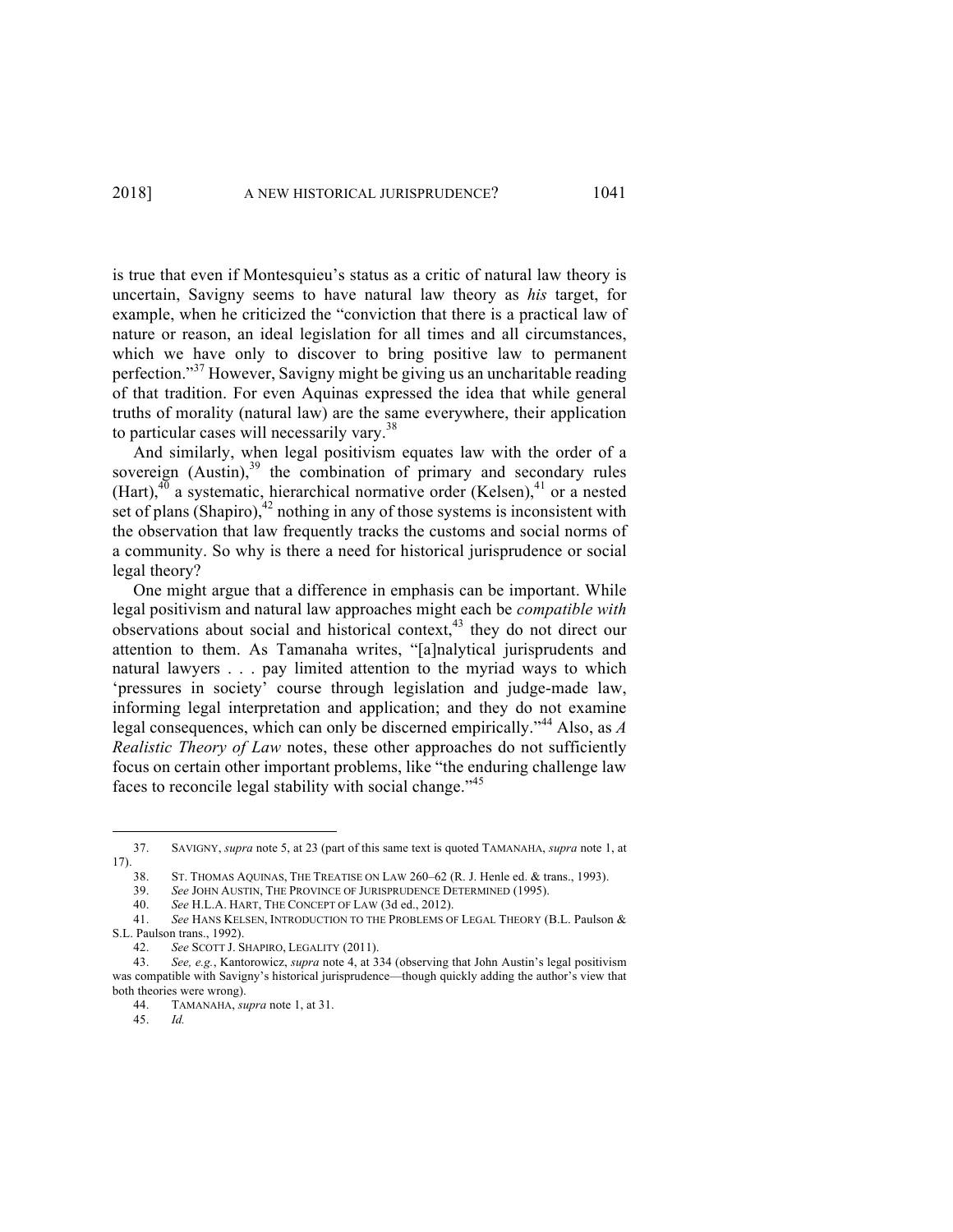## 1042 WASHINGTON UNIVERSITY LAW REVIEW [VOL. 95:1035

As Tamanaha's book observes, the way many well-known analytical theorists have responded to similar observations has been to distinguish their project from other projects or other disciplines.<sup>46</sup> For example, Hans Kelsen argued that his "pure theory of law" was not to be confused with sociology of law or moral-political theory (without denying the value of those approaches to law). $^{47}$  More recently, Ronald Dworkin similarly distinguished his own project from sociology of law.<sup>48</sup>

Here one is reminded of the debate between Leslie Green and John Finnis. Green wrote the following in his *Stanford Encyclopedia of Philosophy* entry on "legal positivism," in the course of noting the narrow focus and ambition of that school of thought: "No legal philosopher can *only*  be a legal positivist."<sup>49</sup> Green's point had been that legal positivism makes claims over a small domain of issues and does not deny the importance of other inquiries (e.g*.*, into how judges should decide cases). However, John Finnis saw Green's comment as (unintentionally) displaying the inadequacy of legal positivism.<sup>50</sup> Tamanaha's claim (and, again, Berman's as well)<sup>51</sup> can be seen as analogous to Finnis's argument: that legal positivists cannot simply marginalize or bracket inquiries about social context, because one cannot offer a theory of the nature of law without covering *all* the main aspects of law—conceptual, normative, *and* social/empirical. Thus, to be more precise, Tamanaha's point perhaps is that legal positivism *can* stand on its own, *but only* if it goes forward with the disclaimer that it is explaining only one aspect of law, rather than (as it is often presented) as explaining *the* essence or nature of law.

#### IV. THE LESSONS OF HISTORY

But what about history? Tamanaha chides readers (and other theorists) for ignoring the school of historical jurisprudence, but his own defense of its relevance is primarily along the lines of reasserting its emphasis on social context and the fact that societies change, insights that he observes were taken up by other approaches to law. The book does not really offer a defense of historical jurisprudence focused on the value of history.<sup>52</sup>

<sup>&</sup>lt;u> Andrew Maria (1989)</u> 46. *Id.* at 30–31 (on Hans Kelsen).

<sup>47.</sup> *See, e.g.*, Hans Kelsen, *The Pure Theory of Law and Analytical Jurisprudence*, 55 HARV. L. REV. 44, 44, 52–54 (1941).

<sup>48.</sup> *See* RONALD DWORKIN, JUSTICE IN ROBES 1–5 (2006) (distinguishing "doctrinal" from "sociological" approaches).

<sup>49.</sup> Leslie Green, *Legal Positivism*, *in* STANFORD ENCYCLOPEDIA OF PHILOSOPHY (Edward N. Zalta ed., 2003), https://plato.stanford.edu/entries/legal-positivism/.

<sup>50.</sup> John Finnis, *Natural Law Theories*, *in* STANFORD ENCYCLOPEDIA OF PHILOSOPHY (Edward N. Zalta ed., 2015), https://plato.stanford.edu/entries/natural-law-theories/.

<sup>51.</sup> *See* Berman, *Historical Foundations*, *supra* note 22.

<sup>52.</sup> *See* TAMANAHA, *supra* note 1, at 23–27.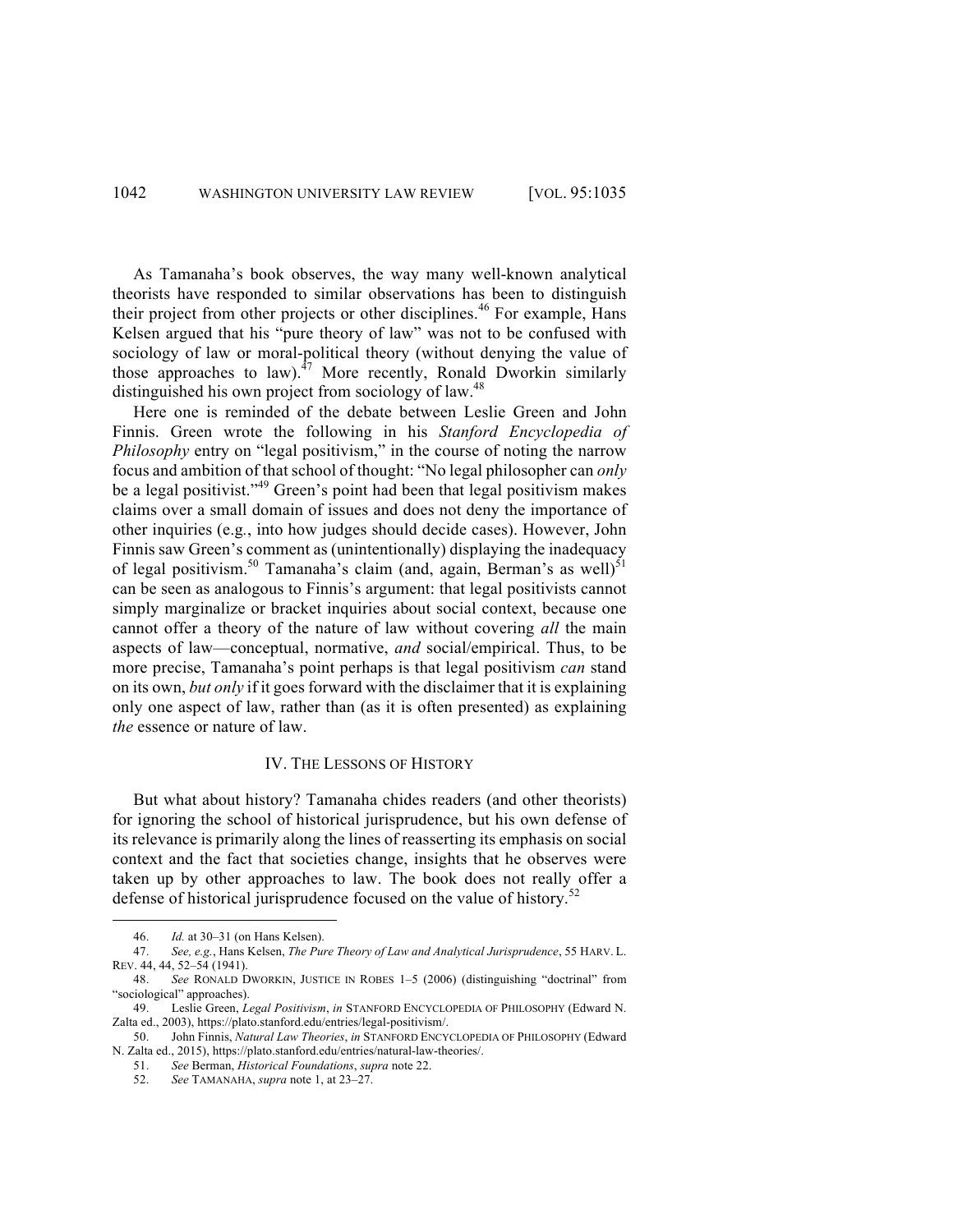### 2018] A NEW HISTORICAL JURISPRUDENCE? 1043

A historical perspective has an obvious claim in law (at least in the United States legal system, and many of the legal systems with which we are familiar), as the system is built around the idea that the past has intrinsic significance. Most saliently, precedent, the practice of *stare decisis*, is precisely the idea that we should follow a decision (of a court in our legal system, at the same level in the judicial hierarchy or a higher level) simply because it is past.<sup>53</sup> As lawyers and legal theorists trained in common law countries, we are so accustomed to the idea of precedent that we have stopped noticing how strange it is in some ways. Precedent tells us to act in a certain way—more precisely, to decide disputes in a certain way—simply because that is the way that matters were done before. Under precedent, one is bound to decide in a particular way, *not* because the way things were done before worked out very well, *not* because the decision was made by wellknown or especially wise decision-makers, and, indeed, *not* because the prior decision was *right*. It would, of course, be nice if the prior decision *had been* made by a wise judge, *was in fact* the right decision, and *did in fact* work out well, but it is sufficient for precedential effect that the decision was *past* (and on point). One of the significant points of precedent is that one is to follow the past decision, even if it was *not* made by a wise judge and even if the current court thinks that the past decision was *mistaken*. Of course, even without precedent, the fact of the past decision may create a reason for treating the next case the same way—treating like cases alike, and all that—but that is only *one reason* in favor, and in a normal practical reasoning context, it would be overridden in many situations if the prior decision was considered seriously wrong.<sup>54</sup>

And even precedent is not history as a historian would understand it.<sup>55</sup> Precedent is using the past on the terms of the present: how does this old case apply to these new facts? A historian would want to understand the past in terms of its own time: e.g*.*, how intention, or mens rea, or consideration, or interstate commerce were understood in the legal system and society *of that time*. Concepts and categories of a previous period can frequently be

<sup>53.</sup> *See generally* Frederick Schauer, *Precedent*, 39 STAN. L. REV. 571 (1987).

<sup>54.</sup> Most courts in common law systems do not have the authority to ignore or overturn past decisions they consider mistaken, and even those courts (usually the highest courts in the jurisdiction) who do have that power, use it sparingly, and, by their own explanation, only for the most egregiously mistaken past decisions. *See generally* FREDERICK SCHAUER, THINKING LIKE A LAWYER: A NEW INTRODUCTION TO LEGAL REASONING 36–60 (2009)

<sup>55.</sup> I am grateful to Edward Rubin for the point on which this paragraph is based.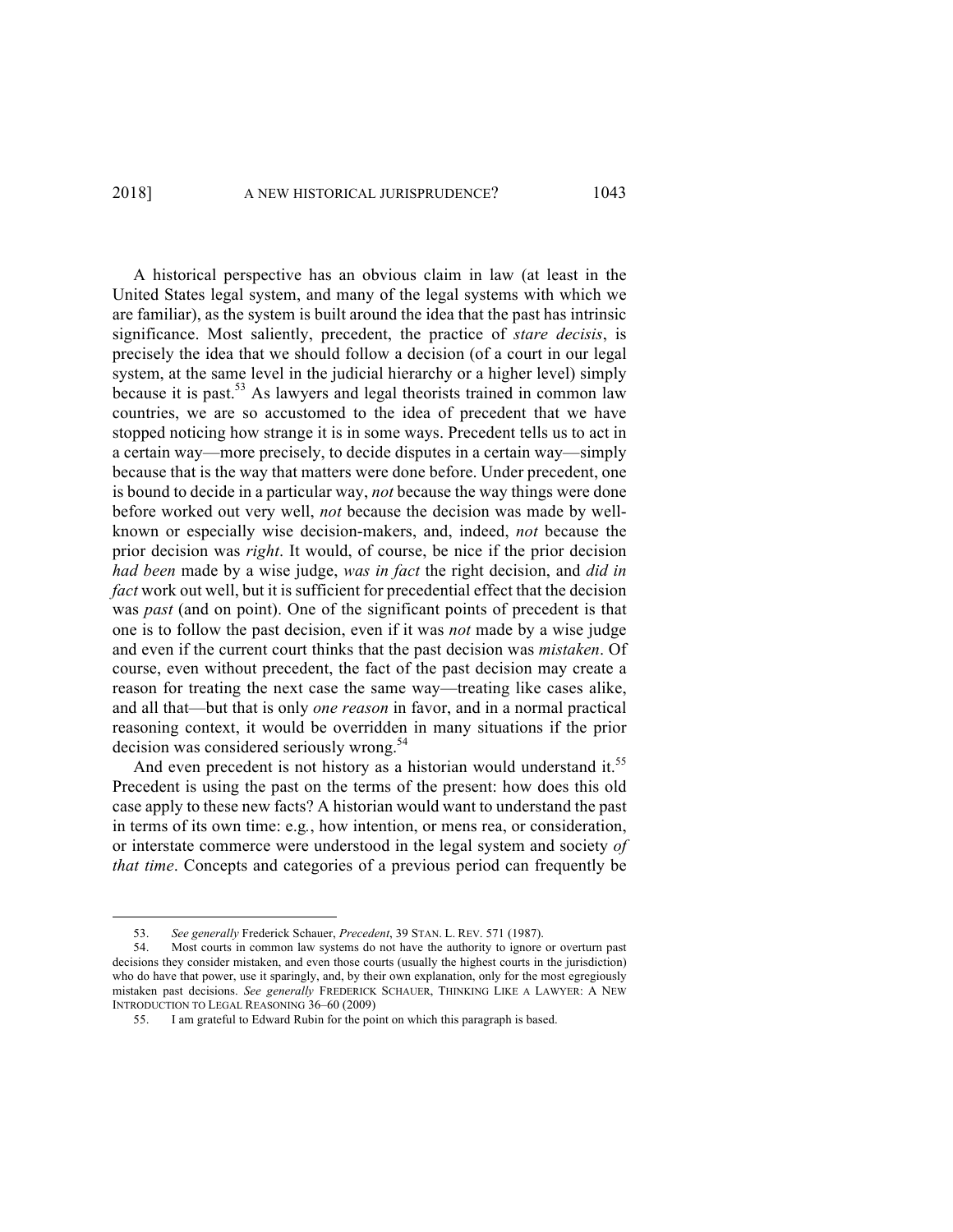"applied" to current circumstances only by ignoring or discounting important aspects of the context in which they arose.

In some of his work, Harold Berman associated historical jurisprudence with the great English common law judges and commentators, who formalized and defended the common law method of incremental growth of the law through judicial decision-making, and who also formalized and defended the system of precedent.<sup>56</sup> It is those judges and commentators who offered the characterization of law as "immemorial custom."<sup>57</sup> That is, these are the people who established or reaffirmed legal practices that depend on the idea that history is important. (Though, of course, one could justify the system of precedent without invoking any special power or significance to history, but that is a discussion for another time.)<sup>58</sup>

But that still does not explain in what way history *should be* important. Berman elsewhere wrote that "history [is] the remembered experience of society" and that law should be understood as "the balancing of justice and order in the light of historical experience.<sup>"59</sup> These are powerful and wellcrafted phrases, but their meaning is far from obvious. One problem is that there is an unhelpful ambiguity in the claim that history is or should be important to law. Sometimes there is an *historical* explanation for the content of the law (and why *this* legal system has different rules than *that*  legal system), but the explanation is less about the "spirit" or "culture" of a people, and more about arbitrary and accidental developments. For example, Guido Calabresi discussed how central aspects of the structure of Anglo-American tort law may have more to do with where there were gaps in the criminal law in the past (and therefore more need for deterrence through the civil law) and less to do with grander claims about corrective justice or efficiency.<sup>60</sup> Charles Donahue speculated that the divergence between English and French marital property systems in the thirteenth century may have be grounded on the relative powers of the monarch, the nobility, and families; or may have simply been the product of "the uncontrolled and to some extent irrational force of legal ideas operating away from the influence of conscious policy choice."<sup>61</sup> And John Kilcullen

<sup>56.</sup> *See, e.g.*, Harold J. Berman, *The Origins of Historical Jurisprudence: Coke, Selden, Hale*, 103 YALE L.J. 1651 (1994).

<sup>57.</sup> I leave aside the question of whether the common law judges generally believed that they were in fact uncovering past customs or whether they thought that this was just a "convention of presentation" for judicial legislation.

<sup>58.</sup> *See* Schauer, *supra* note 53.

<sup>59.</sup> Berman, *Historical Foundations*, *supra* note 22, at 15.

<sup>60.</sup> Guido Calabresi, *Supereditor or Translator: Comments on Coleman*, *in* ANALYZING LAW: NEW ESSAYS IN LEGAL THEORY 107, 113–15 (Brian Bix ed., 1998).

<sup>61.</sup> Charles Donahue, Jr., *What Causes Fundamental Legal Ideas? Marital Property in England and France in the Thirteenth Century*, 78 MICH. L. REV. 58, 88 (1979).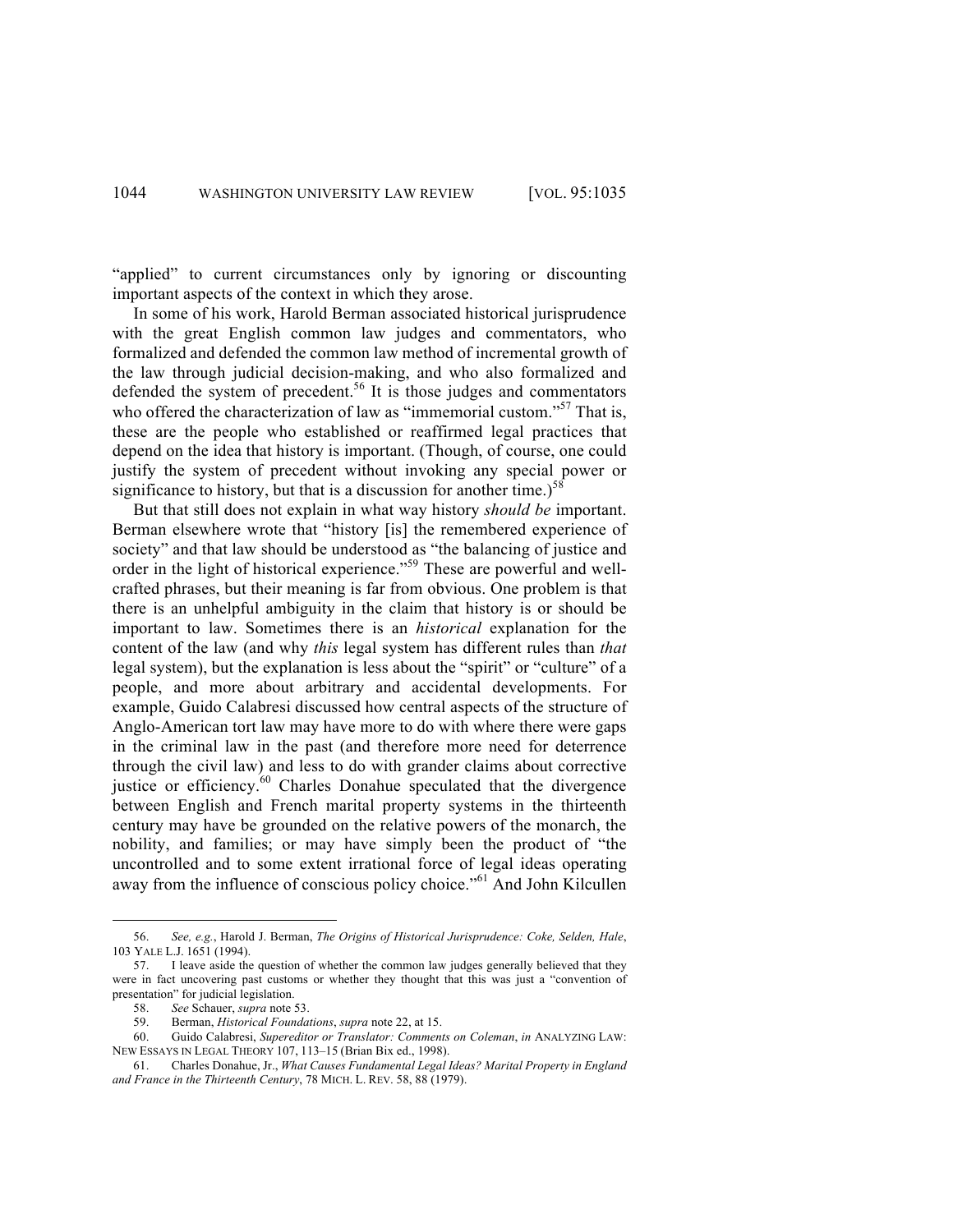argued that certain central aspects of property theory might have arisen due to a particular thirteenth century dispute between the Pope and the Franciscans regarding Franciscan poverty.<sup>62</sup> Thus, "historical explanation" in all of these cases is important for understanding why each legal system has the legal rules, institutions, concepts, and practices that it has. But it is not the kind of historical explanation that is conducive to a particular theory, much less a school of theories, of law. Too much of the explanation is accident—in the sense of happenstance, as contrasted with the predictable or rational.

This touches upon a more basic question. What, if anything, *can* we learn from history? Isaiah Berlin summarized the debate around the time of the Enlightenment. On one hand, Descartes doubted the value of history (why spend your life studying ancient Rome, when at the end one knows no more than Cicero's handmaiden knew simply from being alive?), favoring instead "certain," a priori truths.<sup>63</sup> On the other hand, some of the critics of the Enlightenment, who developed the modern study of cultures (and, indeed, invented that concept), thought that there was a way of understanding societies that involves a different kind of knowledge than what one finds in mathematics and the physical sciences. This idea of different cultures, separate from or supplement to a unified human nature, is the forerunner of Savigny and his *Volksgeist*.

At a more modest level, theorists from Montaigne<sup>64</sup> to the contemporary critical legal studies theorist, Robert Gordon,<sup>65</sup> have argued that history can serve us, at least through the fairly modest purpose of informing us that our way of living, our way of thinking, and our set of legal rules and practices, is not the only way. Once we see that, we will be less inclined to believe that our way (in the case of law, our rules, institutions, and practices) is the only possible way to do things or a self-evident way to do things, and we will become more cautious about concluding that it is the *best* way.

<sup>62.</sup> John Kilcullen, *The Origin of Property: Ockham, Grotius, Pufendorf, and Some Others*, MACQUARIE UNIVERSITY (2001), https://perma.cc/MM4C-G5SL (last visited Oct. 31, 2017). I am grateful to Gerald Postema for the example.

<sup>63.</sup> *See* ISAIAH BERLIN, THE PROPER STUDY OF MANKIND: AN ANTHOLOGY OF ESSAYS 27–58 (1997) (describing Cartesian attacks on history and the response of trying to create a "scientific study of history"); *see also* JESSE HAUK SHERA, HISTORIANS, BOOKS, AND LIBRARIES: A SURVEY OF HISTORICAL SCHOLARSHIP IN RELATION TO LIBRARY RESOURCES, ORGANIZATION AND SERVICES 37– 39 (1953) (summarizing Descartes' attacks on historians).

<sup>64.</sup> *See* MONTAIGNE, *supra* note 34. 65. Robert W. Gordon, *Critical Legal Histories*, 36 STAN. L. REV. 57 (1984).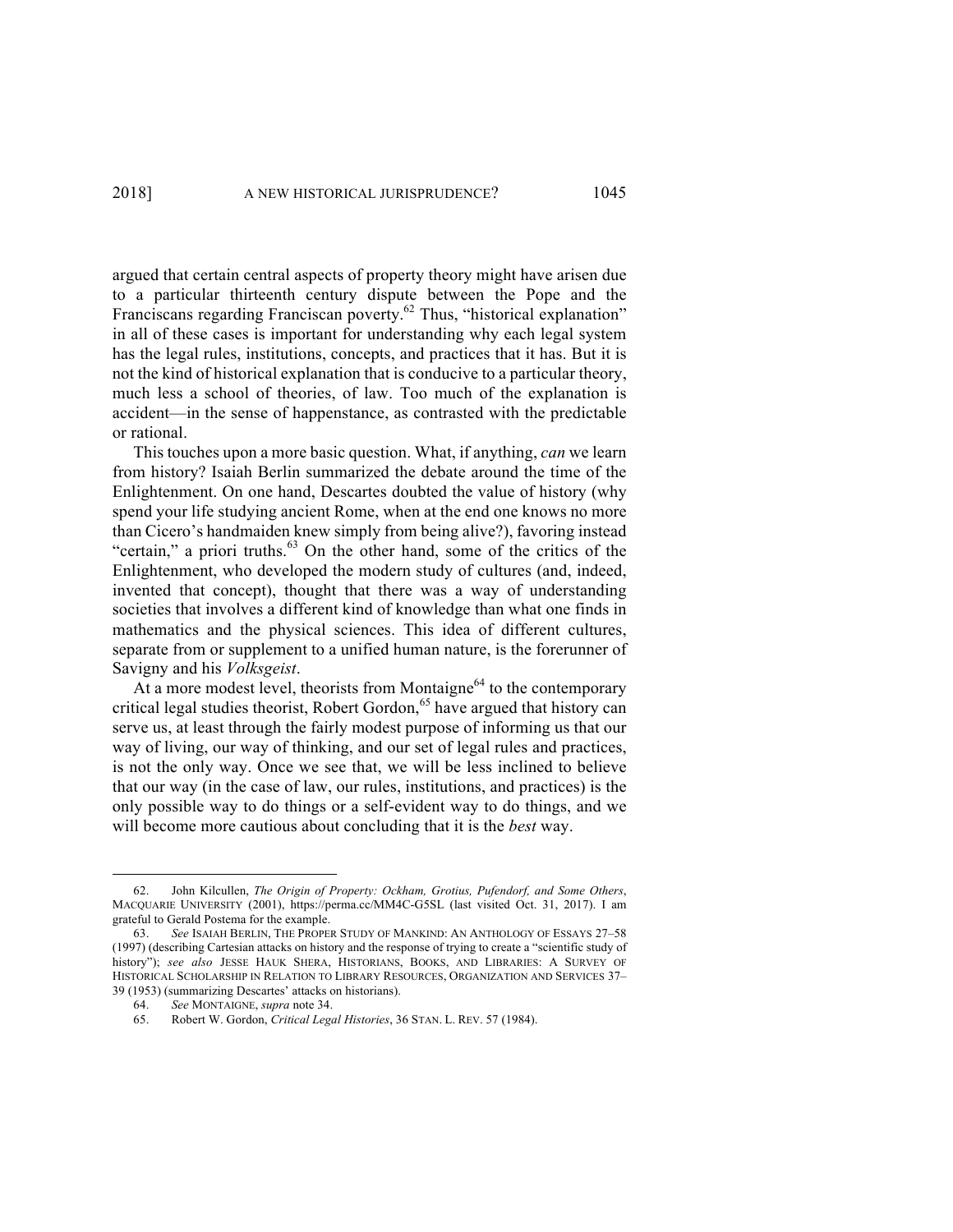## 1046 WASHINGTON UNIVERSITY LAW REVIEW [VOL. 95:1035

Tamanaha offers a fair portion of history in *A Realistic Theory of Law* by way of direct and indirect support of his views about law and legal theory, particularly in his extended discussion of "a genealogical view of law."<sup>66</sup> The main lessons we are to learn from these selections from history include that the structures and functions of law have changed significantly over the centuries, and that these changes reflect changes in social complexity and (in turn) political institutions and structures. We also are to learn that law sometimes reflects social norms and national character, but it is also sometimes better explained as reflecting the interests of dominant groups or colonizing powers.

Tamanaha's descriptions of the stages through which law has developed (and how societies and political systems have developed) over the centuries has some surface similarities to the theories of historical development that one might find in Vico, Maine, or Marx. However, Tamanaha is careful not to propose "iron laws" of historical change, and, in fact, emphasizes how "[r]esiduals, variations, and legacies of earlier forms of law can be found around the world today, interacting with other forms of law present in the same social space. . . . There is no reason to think . . . that every society is on a uniform and inevitable trajectory of legal development."<sup>67</sup>

So, one can agree with the conclusion Tamanaha seems to offer, if only implicitly: that a modern version of historical jurisprudence would not have that much to do with history—in the sense of grand narratives or universal theories of how societies do and must progress—but would instead have much more to do with sociological understanding, social context, and empirical investigation.

#### **CONCLUSION**

Brian Tamanaha's book, *A Realistic Theory of Law*, does what a good jurisprudential text should do: question our assumptions, remind us of the wisdom of theorists who have been unjustly forgotten, and offer a provocative new proposal for us to debate. I certainly agree with Tamanaha that the great writers of historical jurisprudence deserve more attention than they are now receiving (a claim I would extend to a number of other "unfashionable" approaches to law, including Scandinavian legal realism, critical legal studies, and the European free law movement). As Tamanaha points out, some of the insights of historical jurisprudence were adapted by (or emerged independently in) the works of American legal realists, sociological jurisprudence, and other schools of thought. And certainly,

<sup>66.</sup> TAMANAHA, *supra* note 1, at 82–117.

<sup>67.</sup> *Id.* at 117.